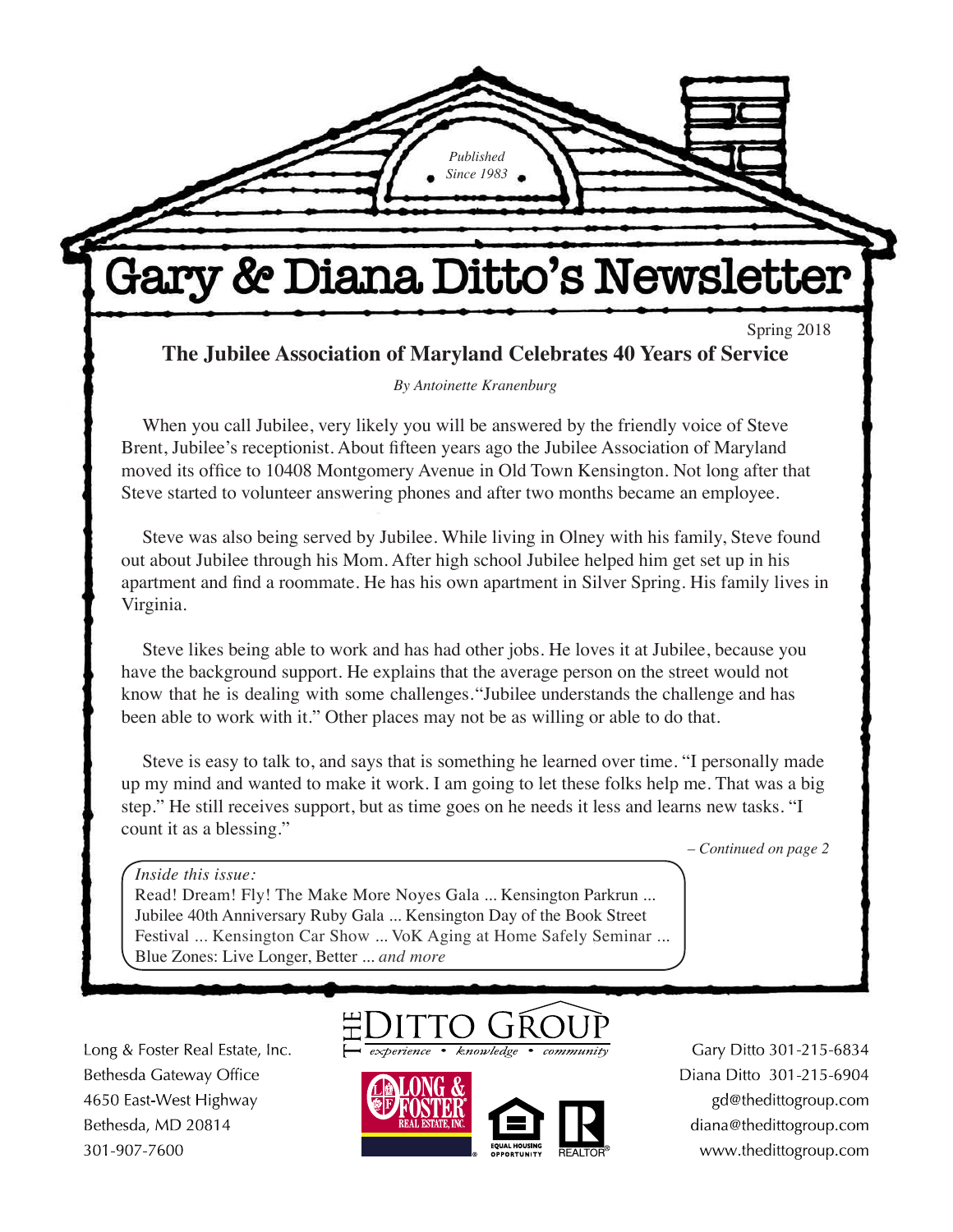#### *— Jubilee continued*

In 1978 Jubilee started with one group home on Sandy Ridge Road and its office in a shed in the backyard. The Hyattsville Mennonite Church started Jubilee to provide opportunities and support for people with developmental disabilities to live in and enrich their community while fulfilling their personal, family, and spiritual needs.

This year Jubilee Association of Maryland celebrates is fortieth anniversary. From a single group home serving seven adults forty years ago, Jubilee has gradually grown to serve about 135 adults who have developmental disabilities in over 70 locations in Montgomery County and is a leader in developing flexible services for its clients.

About fifty individuals are served in fifteen group homes in the community. Live-in counselors and Community Living Assistants staff each home. The level of staffing is based on the needs of the individual. The people who are served by Jubilee are taught skills that enable them to make their own choices and increase their independence.

Increasingly, Jubilee provides training and support to individuals who live in non-group home settings, helping with budgeting, managing bills, and finding affordable housing. About eighty-five adults served in Jubilee's Community Supported Living Arrangement program live in their own apartments or homes or with family or friends.

Jubilee works with partner organizations, such as the Housing Opportunities Commission, Rosaria Communities of the Archdiocese of Washington, and the Montgomery Housing Partnership, to find the best housing that suits each client's needs.

The partner agency owns the housing, through which the client rents the housing, and Jubilee provides services to the clients.

The clients are free to keep receiving services through Jubilee, or they may select a different agency. They may decide to move to different housing, but keep Jubilee as their service provider. The key is that housing is separate from services. This model gives people with developmental disabilities the greatest personal choice regarding where they live and from whom they receive services.

The quality of the staff, their experience, and the low rate of staff turnover result in greater stability and security of relationships between staff and individuals served. Tim Wiens, who was hired on April 1, 1979, as the Executive Director is still with Jubilee today. A sense of a close and caring community is fostered within Jubilee.

Steve Brent is the first person people meet when they come in to the Jubilee office. He has worked there for so long now that when counselors and individuals come in they tell him, "I remember you when I first came here." To Steve that is important. "It shows folks that someone who has received services can also work here."

When he isn't working, Steve spends time with his girlfriend, sees his family and his church family, volunteers, and, with spring around the corner, he is looking forward to getting out on his bicycle. He feels close to his sister and his family. He and Ben Apt, a volunteer, go to different places and have become longtime friends and talk about things.

Volunteers play an important part, both individuals and groups. There are opportunities at the office, at events, landscaping projects, Spring-cleaning, and more. Learn more at www.jubileemd.org. To volunteer contact Dominique Clark at 301-949-8628 x198 or devvolunteer@Jublieemd.org.



Master of Ceremonies is Joe Theismann, former Redskins quarterback, and John Darvish, president and CEO of Darcars Automotive Group will be honored. Joe Theismann and John Darvish are good friends and have both supported Jubilee for years.

Gala tickets are available at www.jubileemd.org.



*Jubilee receptionist Steve Brent with Joe Theismann*

#### **5th Annual Kensington Car Show** Sunday, May 6th, 2018

The Kensington Cars Show returns to Howard Avenue with gleaming cars, motorcycles, live music, a monster truck, prizes for the top cars and motorcycles, food, and fun for the children. More at www.kensingtoncarshow.com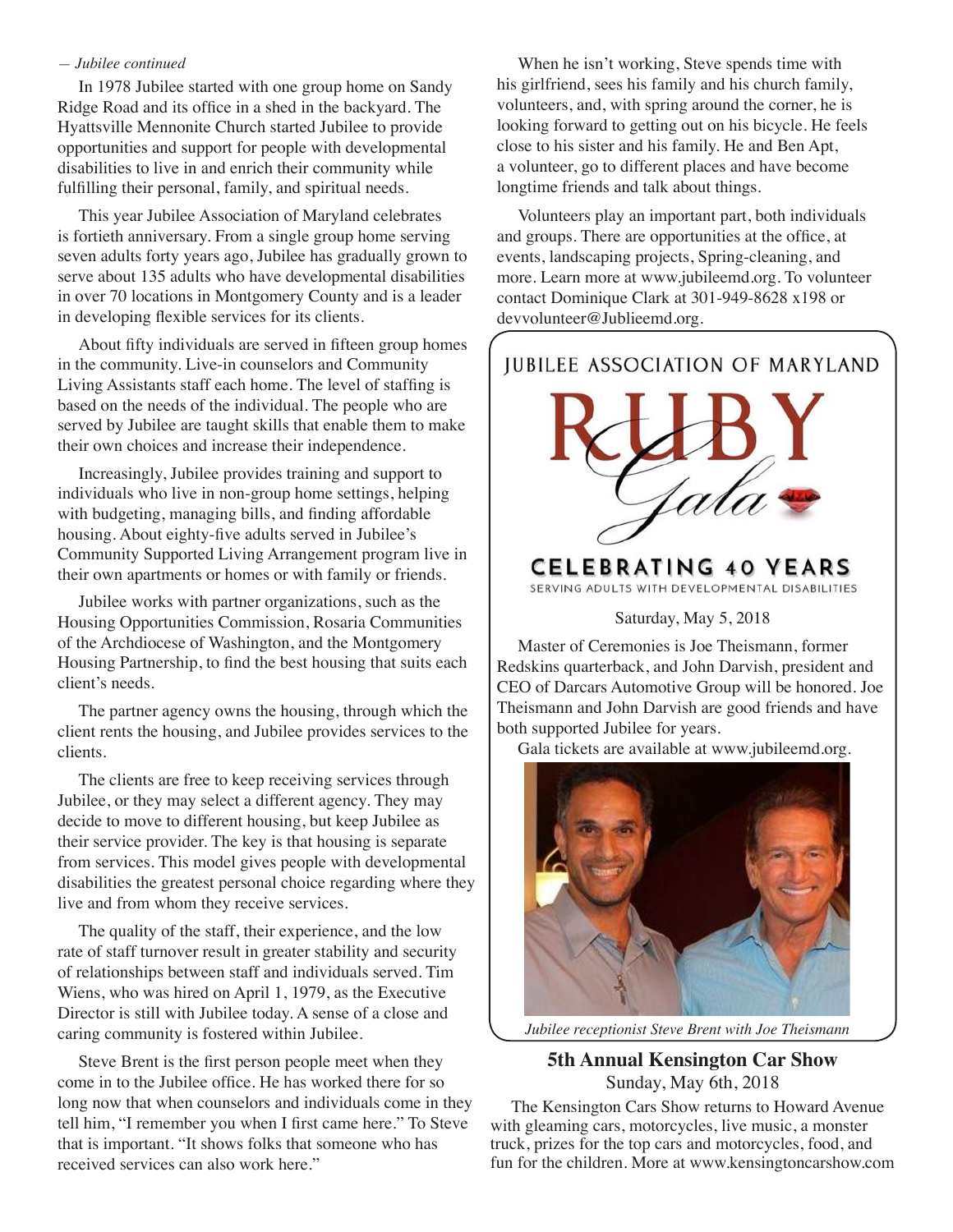# **Parkrun Has Come to Kensington!**

Saturdays at 9 a.m.

*Kensington parkrun* (sic) is a free 5k that starts every Saturday at 9 a.m. at Puller Park along Rock Creek Trail at mile marker 6.5. Parkruns started in the United Kingdom and are spreading around the world. Ktown resident Cindy Conant, an active runner, came across the College Park parktrun and is involved in bringing parkrun to Kensington.

The runs are in a park setting, free, and very low key. Runners, walkers, strollers, dogs —the idea is to get the community outside and get some exercise! The runs are timed. Children under 12 must run with an adult. After the run, whoever wants to, goes to Java Nation for breakfast. Kensington parkrun is on Facebook.

# **Seminar on Successfully Aging at Home Safely**

Sunday, May 20th, 2018, 2- 4 p.m. Temple Emanuel 10101 Connecticut Avenue, Kensington



Anyone in the community interested in exploring issues and solutions for aging at home safely is encouraged to attend, along with current Villages of kensington Villages of Kensington (VoK) members and volunteers. The

three speakers will discuss confronting aging, the County resources available to enable independent living at home, and concerns about age-related changes in physical and mental health. The seminar is free.

RSVP to secretary@villagesofkensingtonmd.org. Villages of Kensington (VoK) and its volunteers provide a variety of services to VoK Members throughout the 20895 zipcode. If you hve questions about the event or about becoming a VoK Member, please call 301-509-0191.

## **Blue Zones: Live Longer, Better**

Thursday, May  $10$ ,  $2 - 4:30$  p.m. Woman's Club of Bethesda 5500 Sonoma Road, Bethesda 20817

Hosted by Kensington Park's spring speaker series. For details and to RSVP go to kensingtonparkseniorliving.com.

 E-Mail Updates from The Ditto Group— Sign up for either or both of these updates: • Our Monthly Sold Reports, sent via e-mail

• Our weekly "Open House" e-mail

You choose what to sign up for and you can always unsubscribe. Sign up on our home page: www.thedittogroup.com.

For dates and news of more events, be sure to visit the Community Activities Calendar on the web site:

## www.thedittogroup.com

Gary and Diana Ditto's Newsletter welcomes ideas and news items from community members. We are grateful to Steve Brent for sharing his story. The editor is Antoinette Kranenburg of Kensington, assisted by Cherry Wunderlich.



# THE MAKE MORE NOYES GALA

Saturday, April 14, 2018, 7-11 p.m. Kensington Town Hall

Celebrate the Noyes Library's 125th birthday and its exciting next chapter with a gala evening of delicious food and drink, delightful dance tunes from *Swing'N On a Star,* and enchanting auction items. Proceeds from the Gala will support the Noyes Foundation's Make MORE Noyes Renovation Campaign for a universally accessible and creatively expanded Noyes Children's Library. To RSVP or make a donation, visit www.noyeslibraryfoundation.org.

Kensington Celebrates

# **The International Day of the Book Street Festival—***Rain or Shine!* Sunday, April 22, 2018, 11 a.m. - 4 p.m.

Kensington's fabulous Day of the Book Festival celebrates the International Day of the Book with author readings, storytellers, open mic poetry readings, children's activities, live music, great food, and many, many books along Howard Avenue, Armory Avenue, and Montgomery Avenue on Antique Row in Old Town Kensington. The Kensington Day of the Book Festival is created by the community for the community! To support the festival as a volunteer or sponsor and for details go to www.dayofthebook.com.

### *Special Events — Woman's Club of Chevy Chase 7931 Connecticut Ave, Chevy Chase*

- *The 43rd Annual Community Art Show and Sale Friday April 13 through Sunday April 15 More information at www.wcccmaryland.org*
- *Jazz Fest Saturday April 21, 2018. Silent Auction at 6 p.m.; 7:30 p.m. Montgomery College Jazz Ensemble Tickets at www.eventbrite.com. For details call 301-652- 8480.*